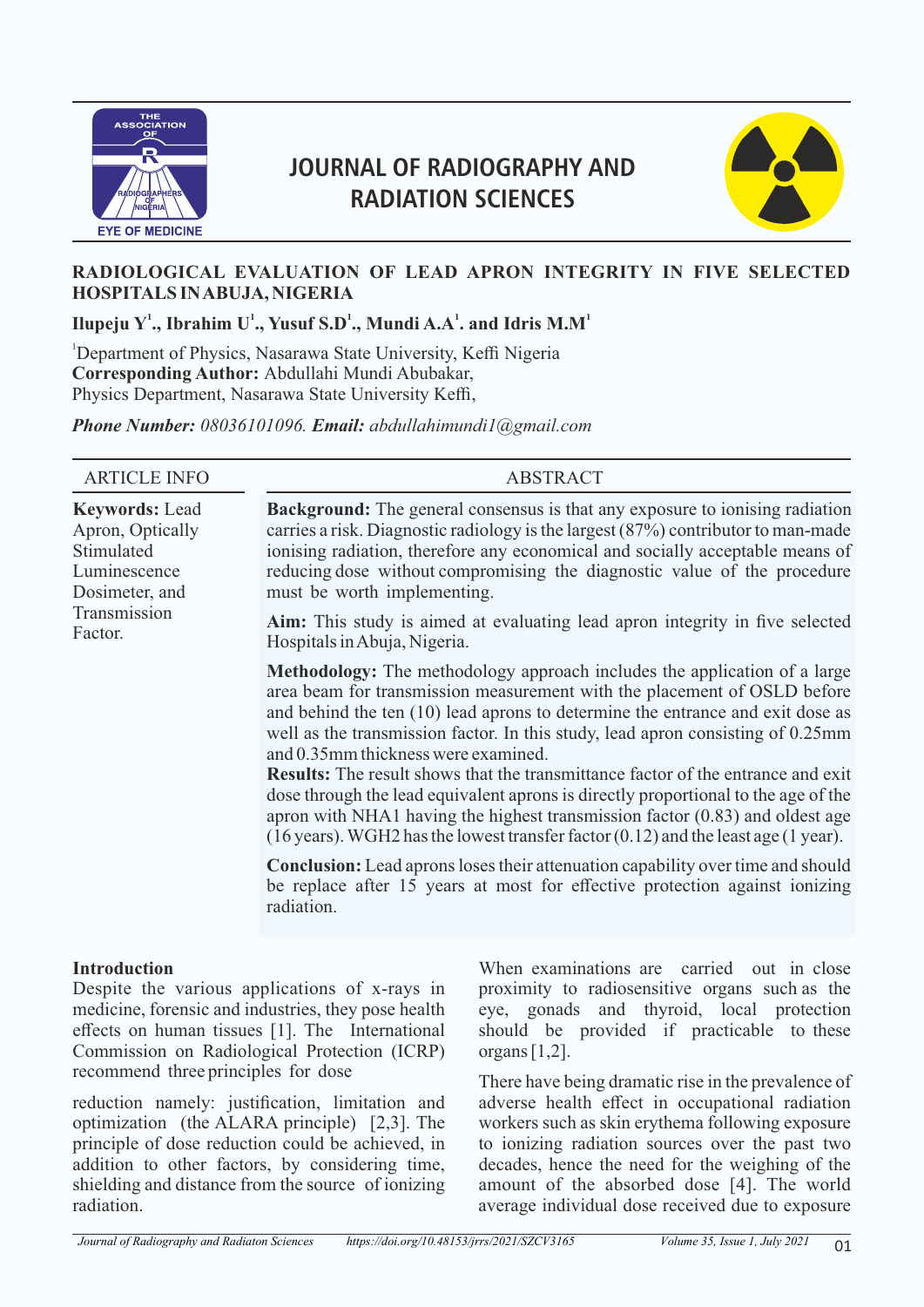from natural sources as observed from previous research showed about 6-15 mSv/year and a dose limit of about 20mSv/year. With this specified limit on absorbed dose there is the necessity to evaluate the integrity of the protective devices such as the lead apron [4,5].

Radiation safety is very necessary for occupational workers that are susceptible to x-ray sources as they can be exposed to three-tenth of the annual dose limit of 20mSv which is recommended for occupational workers [3,6,7]. Protective lead or lead-equivalent aprons play an important role in providing the necessary protection from secondary radiation to these workers. Vital information on the integrity of the shielding garments during their purchase is very important to ensure adequate radiation safety [7,8].

Most of the times, spine surgeons do get exposed to scatter beams as they are usually close to the patients undergoing treatment and even radiation source. Due to the growing prevalence of minimally invasive approaches, radiation doses in the treatment room have risen by exposing the treatment team to the harmful effects of radiation. The range includes amongst others ocular morbidities and tumors, thyroidal disorders, malignant solid neoplasms and leukemia [2,5,9].

Also noted was the poor compliance with radiation protection regulations as reported by the radiographers. The reproductive organs needs to be protected and importantly so because the Deoxyribonucleic acid (DNA) changes to sperm or egg cells of the patient and may pass on genetic defects to the offspring of the patient, as a result causing serious and unwarranted hardship for child and parents. Also susceptible to x-ray exposure is the thyroid gland. Care therefore is necessary to be taken by placing lead apron over the thyroid gland before any dental radiographs procedures [9,10].

The guidelines and regulation for radiation safety have been enacted in areas where personnel work with radiation. Furthermore, all institution are required to take precautions for radiation safety within its own structures. By establishing Radiation Safety Committees within their structures, health institutions have been making efforts to maintain their safety in job and protect their employees' health who are working in radiation areas [2,3,5]. Screening of lead aprons for qualitative assessment is usually performed with

the use of Computer Tomography (CT), fluoroscopy, or radiographic imaging in order to test for integrity of lead apron. In this study, evaluation of Lead Apron Integrity Test in Five Government Hospitals in Abuja, Nigeria was carried out.

# **Materials and Methods**

Five health institutions from Abuja metropolis (National Hospital, Garki Hospital, Asokoro Hospital, Maitama Hospital, Wuse Hospital) were systematically selected for this study as shown in Figure 1. The radiographers and other auxiliary members of staff of the radiology department from these health institutions have been chosen as population sample size for the study.

Radiological integrity was evaluated for two randomly selected lead aprons from each selected hospital to determine the entrance and exit dose for a total of ten apron using Optically Stimulated Luminescence Dosimeter (OSLD).



Figure 1: Map of Abuja Municipal Showing the Locations of the Government Hospitals

The exposure of the lead apron to x-ray radiation source was carried out in the center selected for the study. The front protector lead thickness, back protector lead thickness, and number of years in use were recorded for each lead apron selected as shown in Table 1. The lead apron was hanged 1 m above the ground level at a distance of 1 m away from the x-ray machine. The lead apron was exposed to x-ray radiation source to produce an image. From the image produced, tear, crack and others were examine.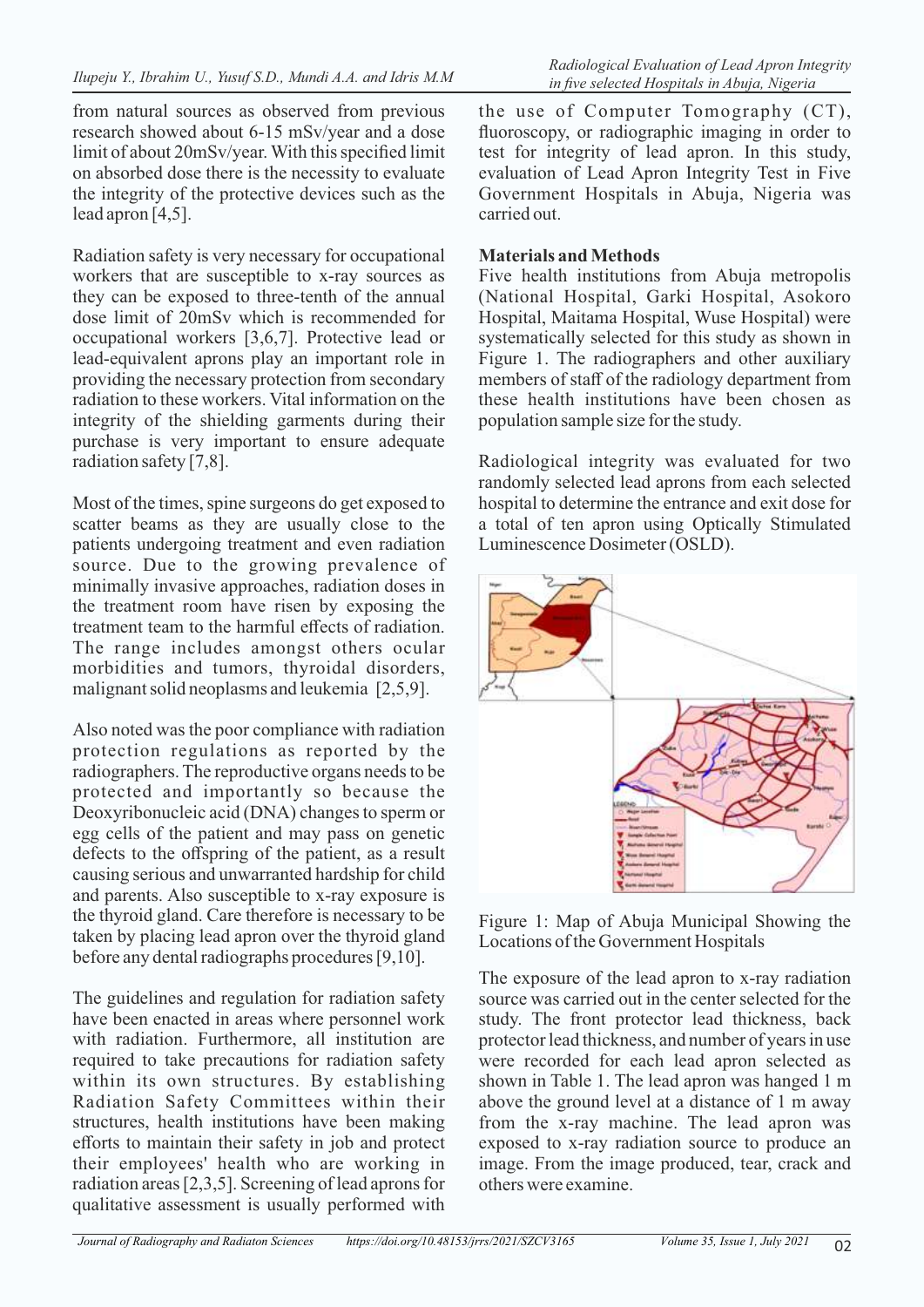The percentage transmittance was determined by positioning the apron upright at a distance away from the x ray tube and the OSLD was placed before and after the lead apron to determine the entrance and exit dose on exposure to x-ray radiation. The x -ray machine was set at 100 kVp and 100 mAs exposure parameters for all exposure procedure. A phantom which served as a scattering material was used to achieve maximum scattered from the unit. The exposed Optically Stimulated Luminesce Dosimeter were read using an OSL reader presently installed at the national hospital Abuja and analyzed using Excel computer software.This study is a non-invasive research as there was no discomfort or harm done to the participants involved in the research. Approvals were also duly obtained from the relevant authorities for the use of all equipments needed at the various centers.

|  |  |  |  |  | The Entrance and Exit Dosewere determined by |  |
|--|--|--|--|--|----------------------------------------------|--|
|--|--|--|--|--|----------------------------------------------|--|

*Radiological Evaluation of Lead Apron Integrity* 

placing the OSLD directly before and after each lead apron while a phantom was placed 100cm from the focal point of the x-ray machine and are exposed at100 kVp for each lead apron.

The transmission rate was calculated using percentage transmittance given by

$$
Transmission, T = \frac{Exit \, \text{Dose}}{\text{Entrance \, \text{Dose}}} X10
$$

#### **4. Result**

Ten lead aprons (Two from each of the five hospitals) were examined in which eight aprons were 0.35mm thick, while two were of 0.25mm thickness. The entrance and exit doses determined at 100 kVp are presented in Table 1.

Table 1: Entrance Dose and Exit Dose and Transmission Factor

| S/no           | <b>Hospital</b>  | <b>Type</b> | Age |       |       | <b>Entrance Dose</b> Exit Dose Transmission Factor |
|----------------|------------------|-------------|-----|-------|-------|----------------------------------------------------|
|                | NHA1             | 0.35        | 16  | 0.12  | 0.1   | 0.83                                               |
| 2              | NHA <sub>2</sub> | 0.35        | 16  | 0.11  | 0.08  | 0.73                                               |
| 3              | MGH1             | 0.25        | 15  | 0.12  | 0.09  | 0.75                                               |
| $\overline{4}$ | MGH <sub>2</sub> | 0.35        | 8   | 0.17  | 0.09  | 0.53                                               |
| 5              | AGH1             | 0.35        | 5   | 0.16  | 0.05  | 0.31                                               |
| 6              | AGH <sub>2</sub> | 0.25        | 3   | 0.108 | 0.02  | 0.19                                               |
| 7              | GGH1             | 0.35        | 5   | 0.12  | 0.022 | 0.18                                               |
| 8              | GGH <sub>2</sub> | 0.35        | 2   | 0.128 | 0.018 | 0.14                                               |
| 9              | WGH1             | 0.35        | 2   | 0.105 | 0.017 | 0.16                                               |
| 10             | WGH2             | 0.35        |     | 0.10  | 0.012 | 0.12                                               |

The entrance dose range from 0.1 (WGH2) to 0.17 (MGH2) with an age of 1 and 8 respectively. The exit dose range from 0.012 (WGH2) to 0.1 (NHA1) with an age of 1 and 16 years respectively. The result indicate direct proportionality between exit dose and numbers of years spent by the apron.



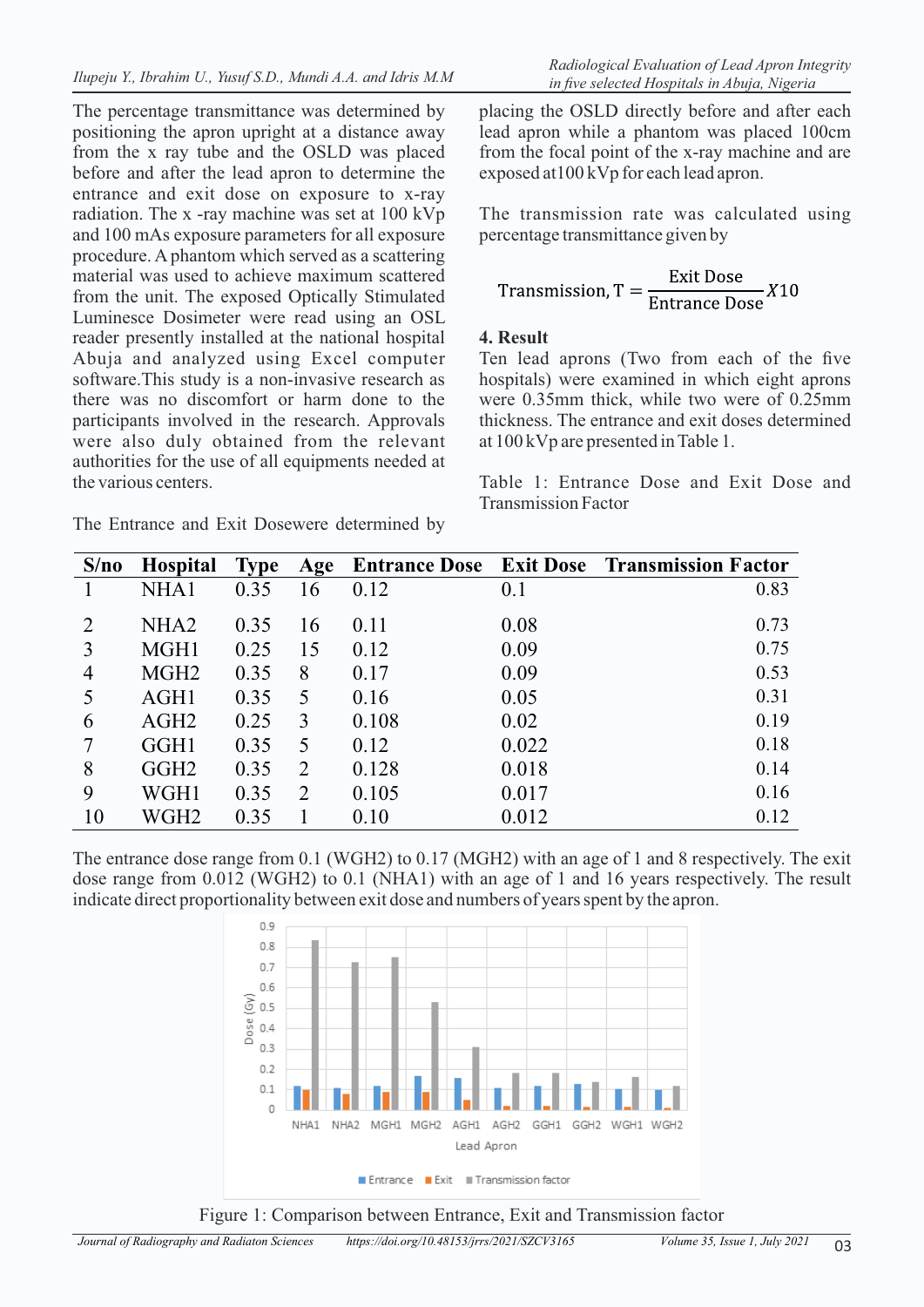## **Discussion**

Lead aprons are generally expected to limit ionizing radiation to organs that are radiosensitive when worn, as indicated by most researchers. Studies has shown that lead aprons of 0.25 to 0.50 mm thickness are expected to attenuate over 90% and 99% of radiation dose, respectively. In a study by Johansen [11], transmission of radiation was found toranged from 2.9 to 7.6% for 0.25 mm lead and 0.4 to 2.2% for 0.50 mm lead, which has been supported by others. However, higher rates of transmission have been reported by other studies ranging between 20 and 35% for 0.25 mm lead aprons [12, 13]. If lead aprons are not worn appropriately, there is potential for ionizing radiation to increase. The National Radiological Protection Board [2] reported that loosely fitted lead aprons were shown to increase ionizing radiation to the breast. Whilst lead aprons are widely accepted to limit doses to humans, a risk of increasing radiation dose is still a thing of concern. The dose reduction for most radiosensitive organs was reported by authors [13, 14], the thyroid indicated a 20% increase and could therefore be attributed as 'secondary scattered' radiation.

## **Conclusion**

The management of lead equivalent aprons to ensure safety of the users and patients will require adequate monitoring in the areas of their ages, regular inspection, and handling. The sensitivity of these aprons requires predetermined routine replacement to reduce risk of users. However, thicker lead equivalent aprons from assessment would be more protective against radiation leaks, a good number of the hospitals seem to prefer the medium sized aprons because of the weight. The older the aprons reveals more risk in usage as the experiment showed higher transmittance of radiation on aprons with high age. The weaker the lead aprons by reason of age translate to higher transmittance of scattered radiation and by extension the risk involved in usage of these aprons as protective gadgets.

# **Reference**

[1] Bappah SY, Umar I, Samson DY, Mundi AA., Idris MM., Habib S., Anas M., Reuben JS. P er formance Evaluation of Thermolumniscence Dosimeters in Personnel in-Vivo Dosimetry. *Dutse Journal of Pure and Applied Sciences*, (DUJOPAS), 2019; 5 (2a): 195-203.

- [2] National Radiological Protection Board. Patient dose reduction in Diagnostic Radiology. HMSO, London, Documents of the NRPB 1990; 1(3): 3-11.
- [3] International Commission on Radiological Protection, 1990. Recommendation of the International Commission on Radiological Protection. Oxford: Pergamon Press, 1991: ICRP Publication 60. Ann ICRP; 21(1-3).
- [4] Fung KK, Gilboy WB. The effect of beam tube potential variation on gonad dose to patients during chest radiography investigated using high sensitivity LiF: Mg, Cu, P thermoluminescent dose meters. British Journal of Radiology, 2001; 74(880):358e67.
- [5] International Commission on Radiological Protection. Report of the task group on reference man. Oxford: Pergamon Press, 1975: ICRP Publication 27
- [6] Christodoulou EG, Goodsitt MM, Larson SC, Darner KL, Satti J, Chan HP. Evaluation of the transmitted exposure through lead equivalent aprons used in the radiology department, including the contribution from backscatter. Medical Physics Journal, 2003; 30(6):1033-8.
- [7] Simon SL. Organ-specific external dose coefficients and protective apron transmission factors for historical dose reconstruction for medical personnel. Health Physics Journal, 2011; 101(1):13e27.
- [8] Lyra M, Charalambatou P, Sotiropoulos M, Diamantopoulos S. Radiation protection of staff in 111in radionuclide therapy is the lead apron shielding effective? Journal of Radiation Protection and Dosimetry, 1991; 147(1e2):272-6.
- [9] McGuire EL, Baker ML, Vandergrift JF. Evaluation of radiation exposures to personnel influoroscopic X-ray facilities. Health Physics Journal,1983; 45(5):975-80
- [10] Guo H, Lui WY, He XY, Zhou XS, Zeng Ql, Li BY. Optimizing image quality and radiation dose by the age-dependent setting of tube voltage in pedatric chest digital radiography. Korean Journal of Radiology, 2013; 14(1):126-31.
- [11] Johansen S, Hauge IHR, Hogg P, England A, Lanca L, Gunn C, et al. Are antimonybismuth aprons as efficient as lead rubber aprons in providing shielding again scattered radiation. Journal of Medical Imaging and Radiation Sciences, 2018; 49:201-6.

*Journal of Radiography and Radiaton Sciences https://doi.org/10.48153/jrrs/2021/SZCV3165 Volume 35, Issue 1, July 2021*